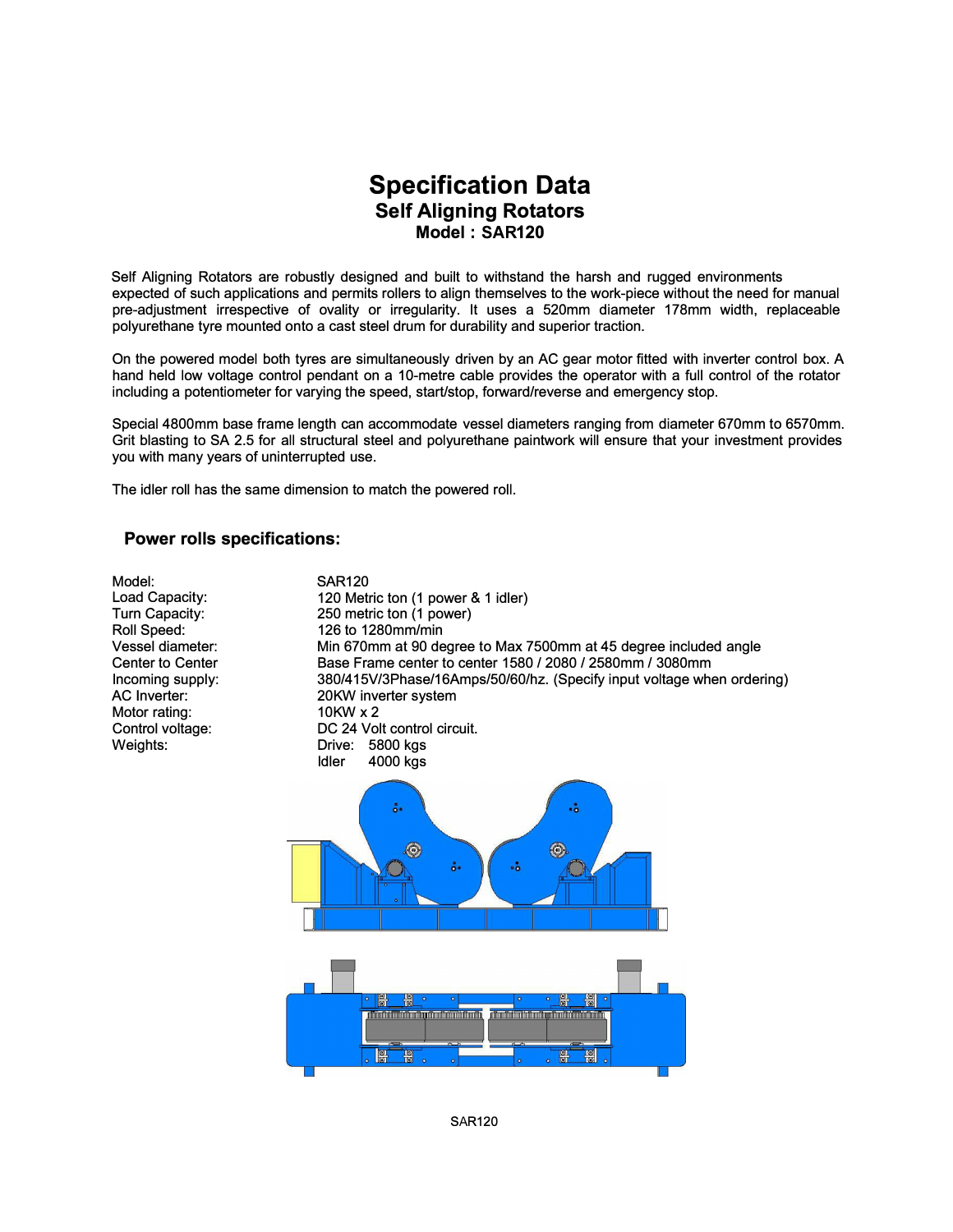Specification for Rotator